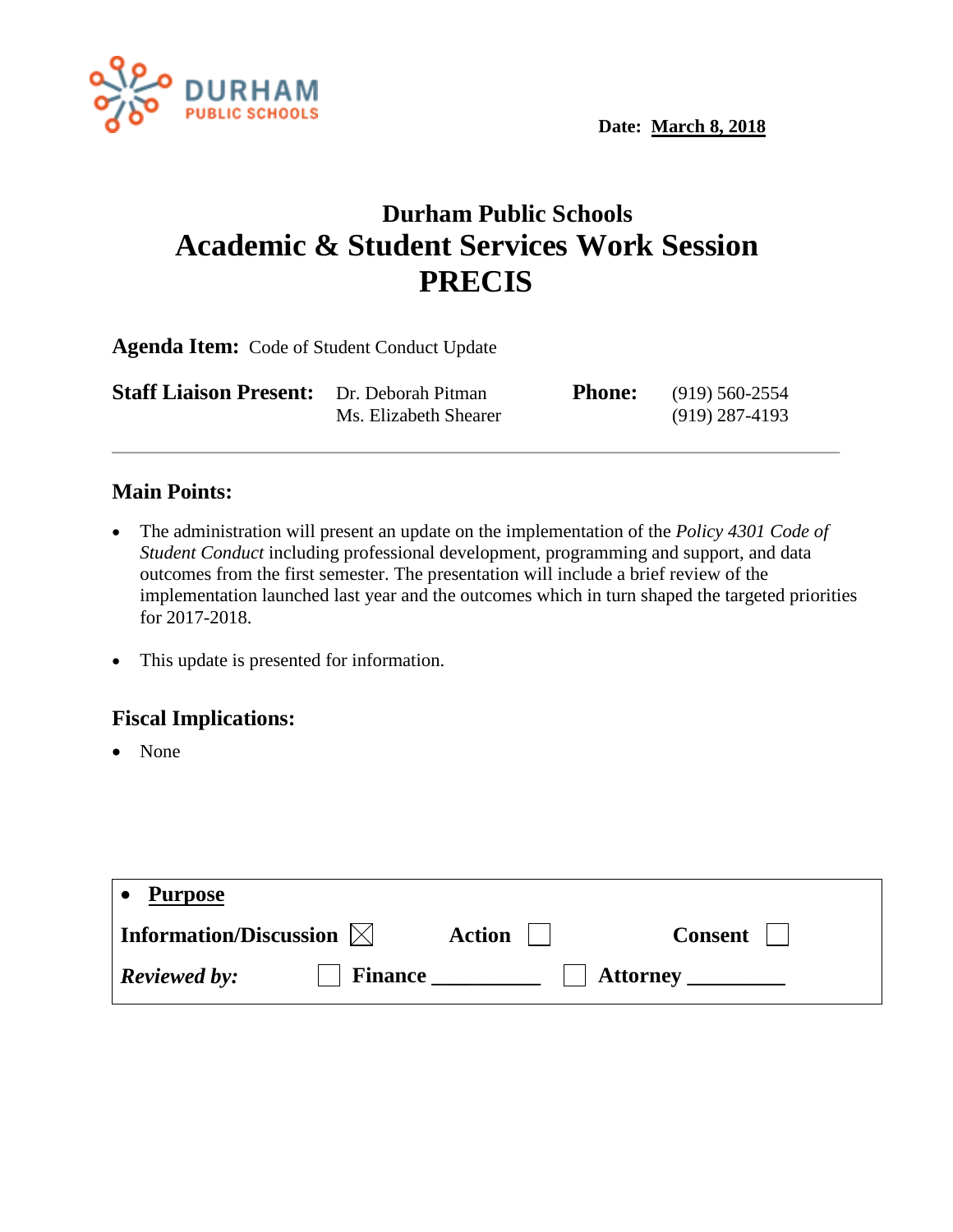

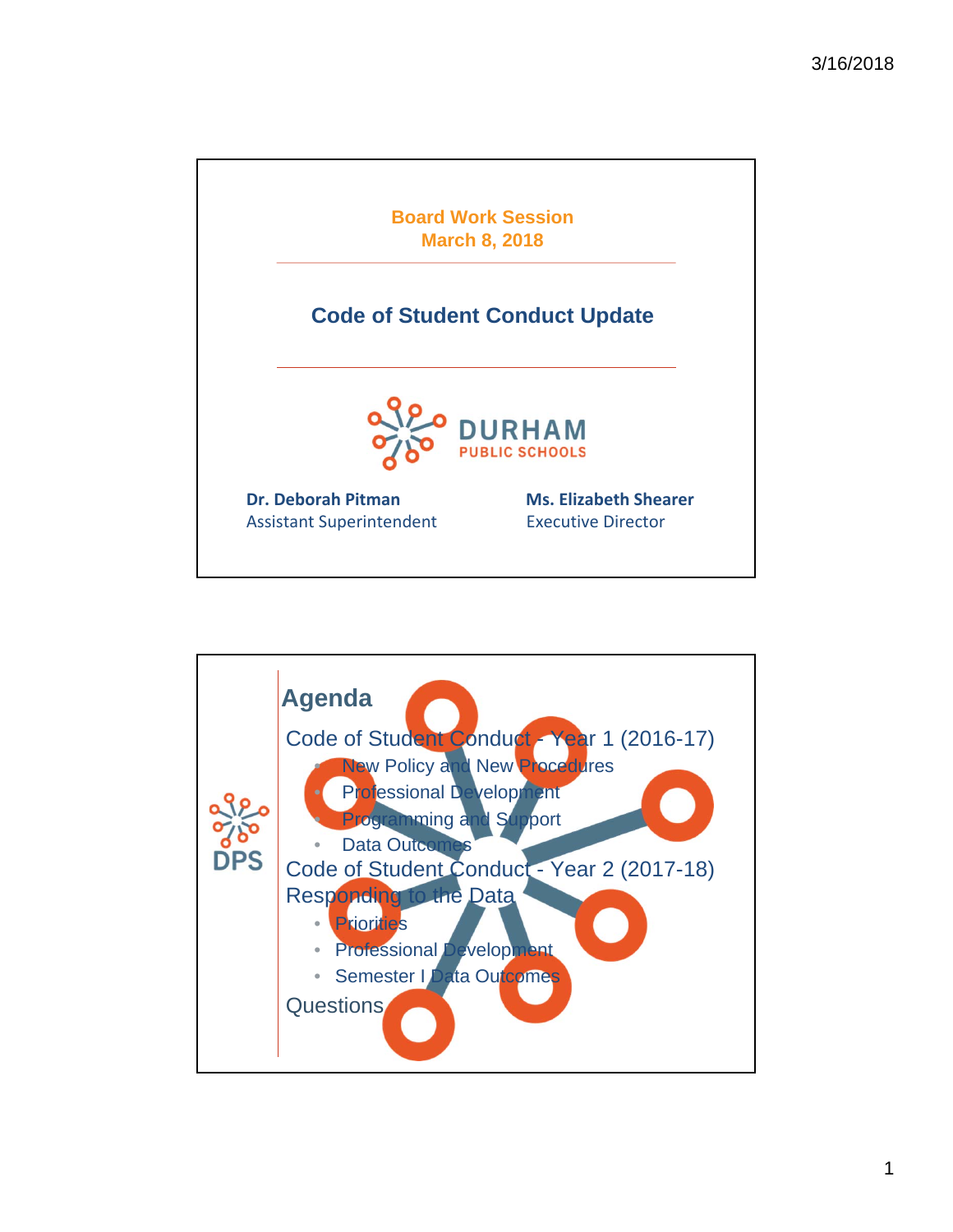

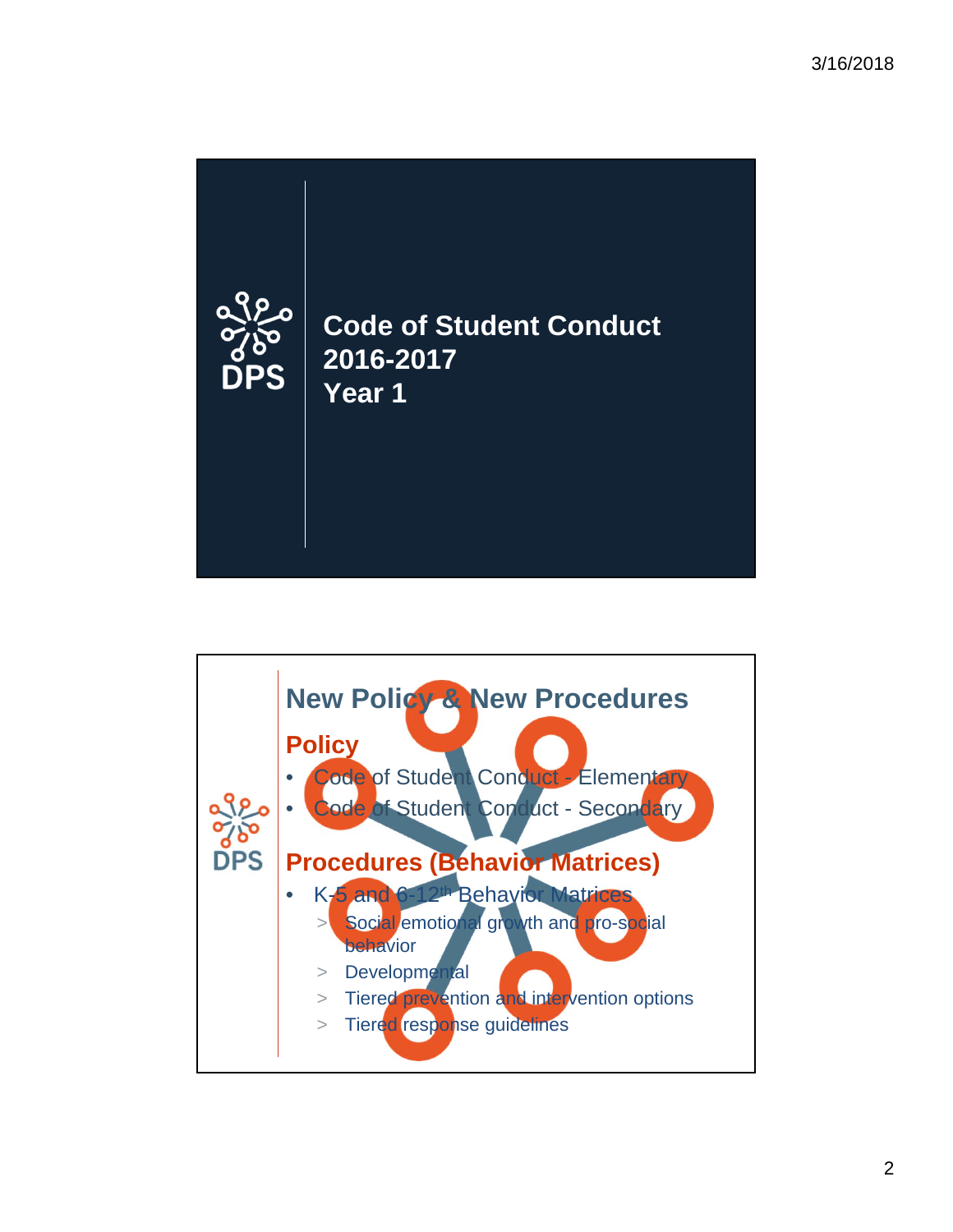

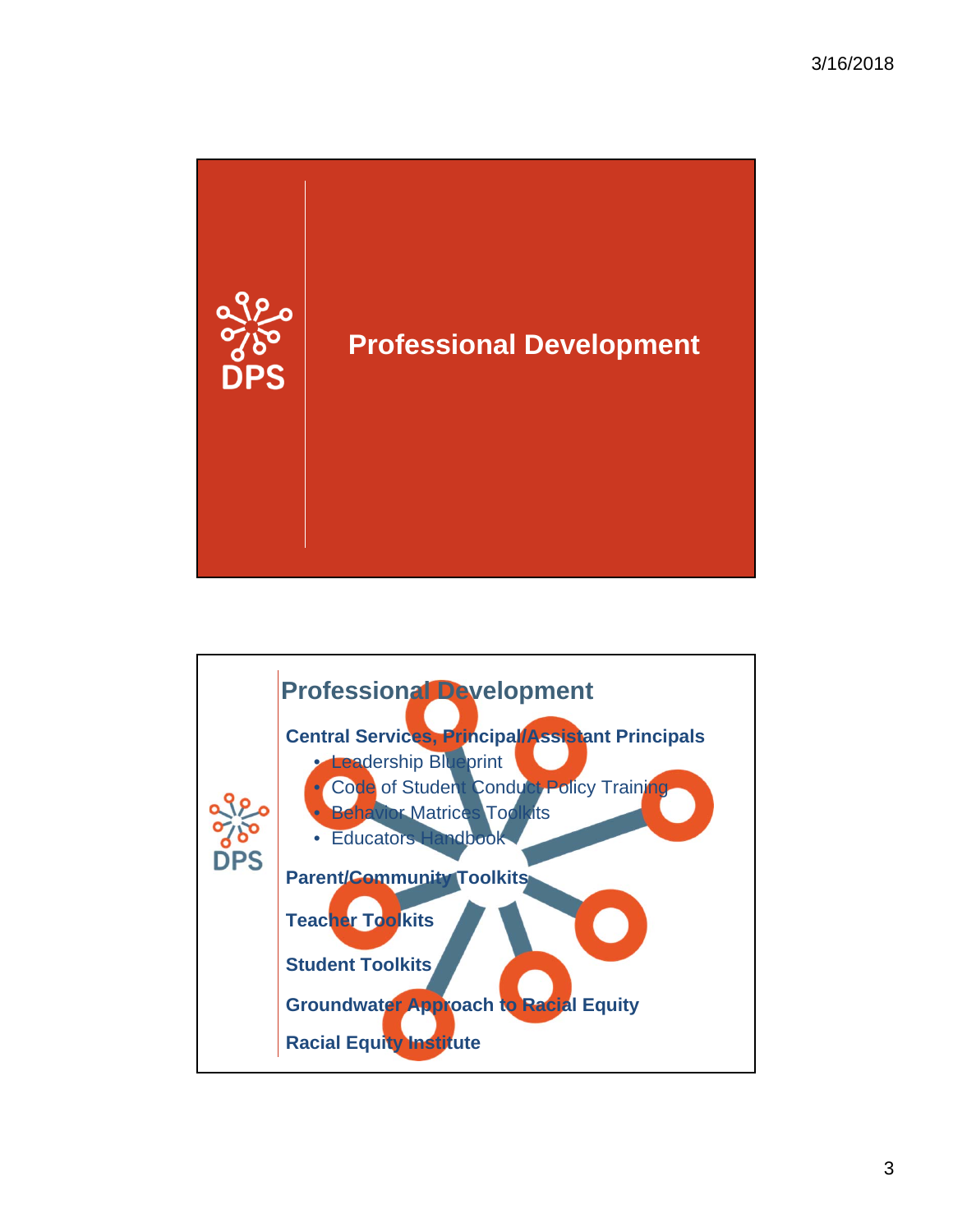

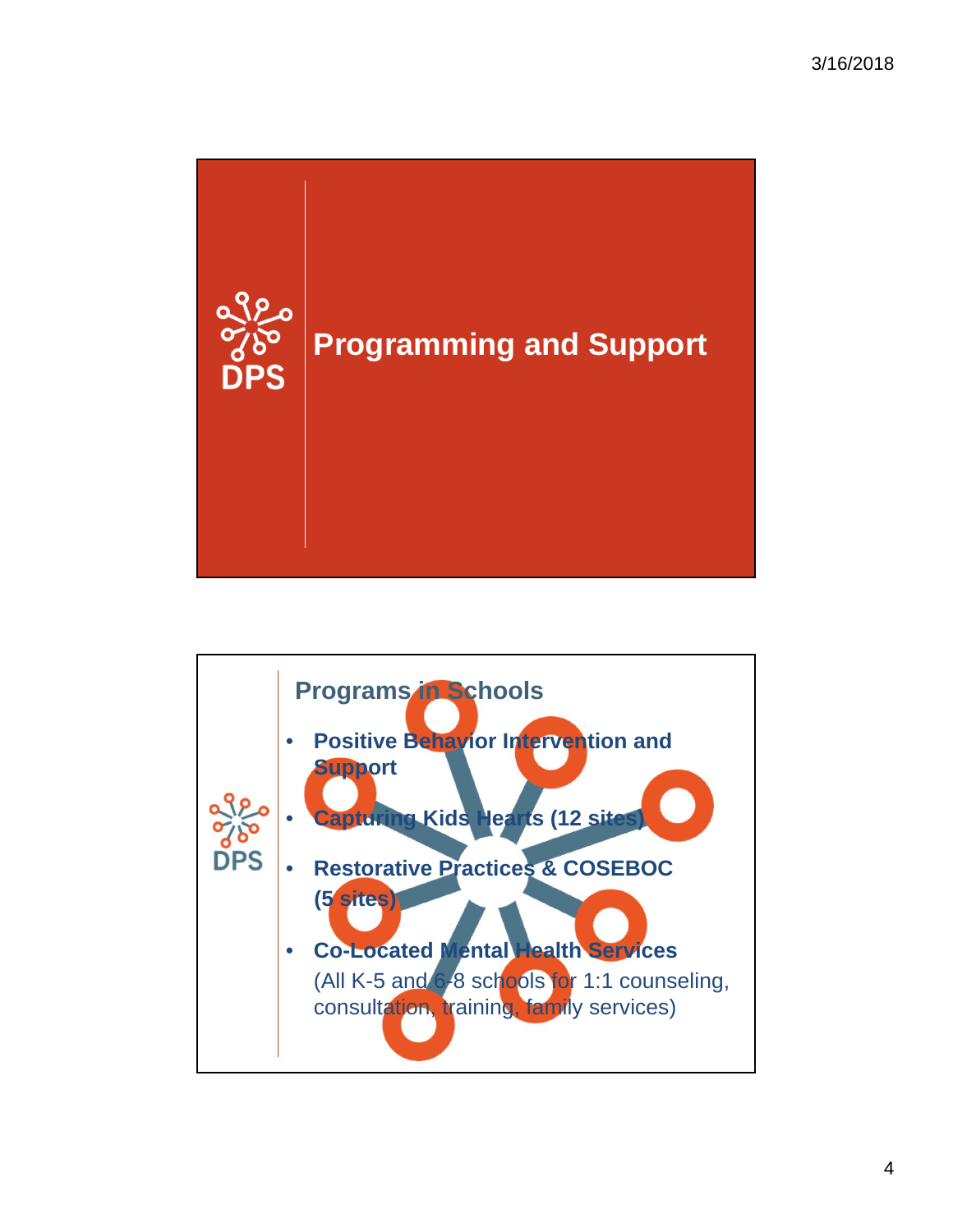|               | <b>Program Options for Students</b>                |                                                                                                                                                                                                                                                                                                               |  |
|---------------|----------------------------------------------------|---------------------------------------------------------------------------------------------------------------------------------------------------------------------------------------------------------------------------------------------------------------------------------------------------------------|--|
|               | <b>Program</b>                                     | <b>Description</b>                                                                                                                                                                                                                                                                                            |  |
|               | <b>Second Chance Academy</b>                       | An alternative learning setting in lieu of suspension for<br>short-term suspended students for 3rd - 8th graders.                                                                                                                                                                                             |  |
| $\frac{1}{8}$ | The Rebound Program                                | An alternative learning setting in lieu of suspension for<br>short-term suspended students in grades 9-12 . Up to<br>15 youth daily.                                                                                                                                                                          |  |
| $P_{\rm SS}$  | <b>Short-Term Suspension Center</b><br>at Lakeview | Provides middle and high school students with<br>disabilities (SWD) who are subject to more than ten<br>(10) cumulative days of short-term suspension during<br>a school year                                                                                                                                 |  |
|               | <b>Alternative Options</b>                         | Drug Education and Counseling (DEAC) -Teen Court;<br><b>PROUD, SOASA</b><br><b>Bullying and Harassment: PROUD</b><br>Gang activity: Project Build<br>Sexual misconduct: Behavioral Health Solutions and<br><b>Carolina Outreach</b><br>Bullying and Harassment: PROUD, El Futuro<br><b>Theft - Teen Court</b> |  |
|               | <b>Lakeview School</b>                             | Offered in lieu of suspension for long-term suspended<br>students in grades 6-12.; supports high student<br>achievement.                                                                                                                                                                                      |  |

|    | <b>Central Services Support</b>                |                                                                        |  |
|----|------------------------------------------------|------------------------------------------------------------------------|--|
|    | <b>Type</b>                                    | <b>Description</b>                                                     |  |
|    | <b>Culture and Climate</b><br><b>Framework</b> | <b>Focus on Restorative Practices</b>                                  |  |
| PS | <b>Student Support</b><br><b>Services</b>      | Strategic on-site school team<br>consultation and technical assistance |  |
|    | <b>Educator Handbook</b>                       | Universal                                                              |  |
|    | <b>Trauma Informed</b><br>Leadership Teams     | In-depth training at designated schools                                |  |
|    |                                                |                                                                        |  |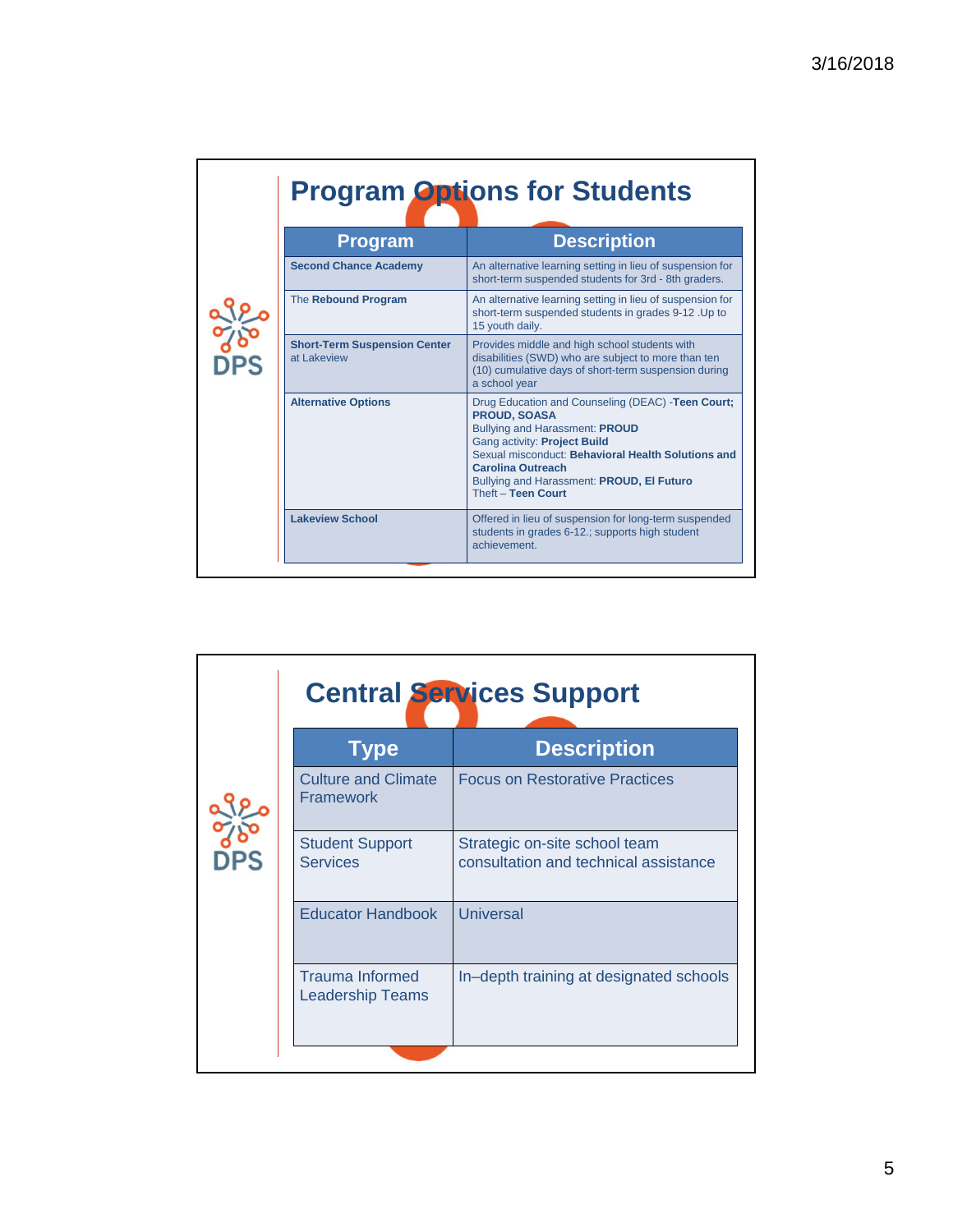

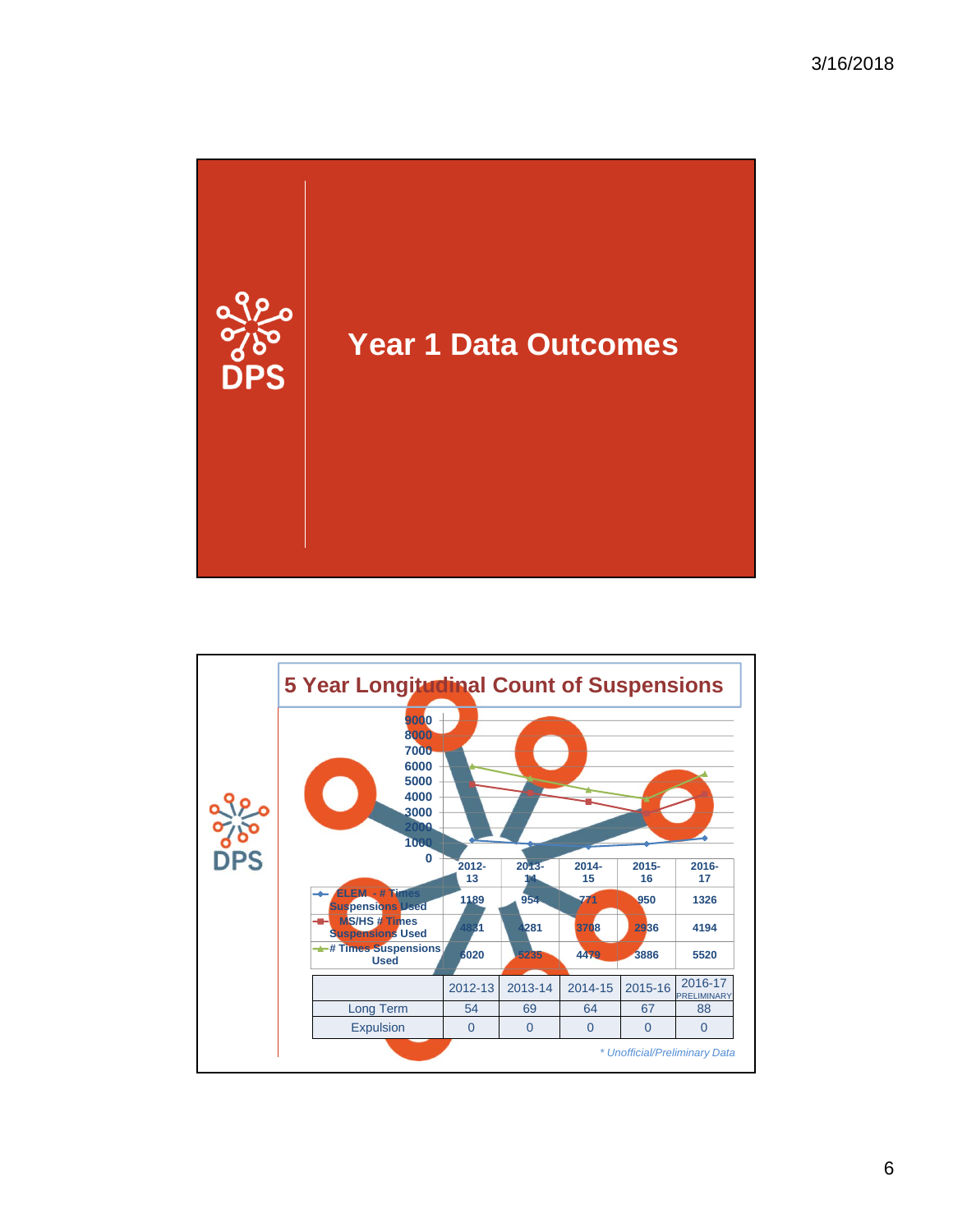

| <b>Priorities</b>                                                                                    |                                                                                                    |
|------------------------------------------------------------------------------------------------------|----------------------------------------------------------------------------------------------------|
| <b>Programming</b>                                                                                   | <b>Description</b>                                                                                 |
| PBIS, Capturing Kids Hearts, and<br>Restorative Justice/<br><b>Coalition Educating Boys of Color</b> | Ongoing training and school-based<br>plans implemented with yearlong<br>district support           |
| <b>Educator Handbook</b>                                                                             | Universal usage                                                                                    |
| <b>Student Support Services and</b><br><b>School-based Team collaborations</b>                       | Strategic on-site school team<br>consultation and technical<br>assistance                          |
| <b>New Directions Center and</b><br>Rebound                                                          | Ongoing learning for students<br>including replacement behavior<br>and social emotional strategies |
| Co-located mental health services                                                                    | Expansion to all DPS sites                                                                         |
| District and Community Options for<br><b>Students</b>                                                | Provider and Program Showcase<br>September 26, 2017                                                |
| Trauma Informed Leadership<br>Teams                                                                  | In-depth training at designated<br>schools                                                         |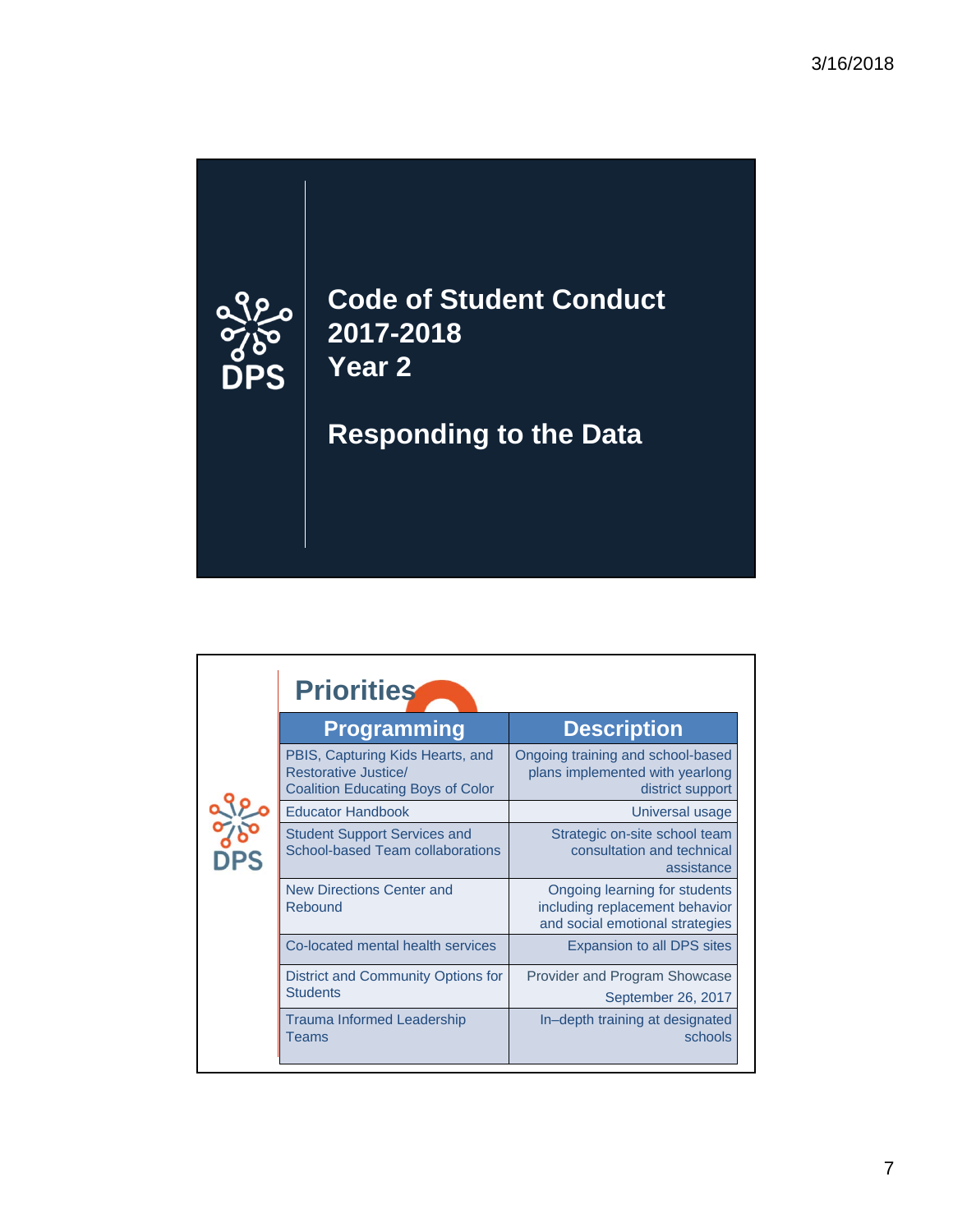

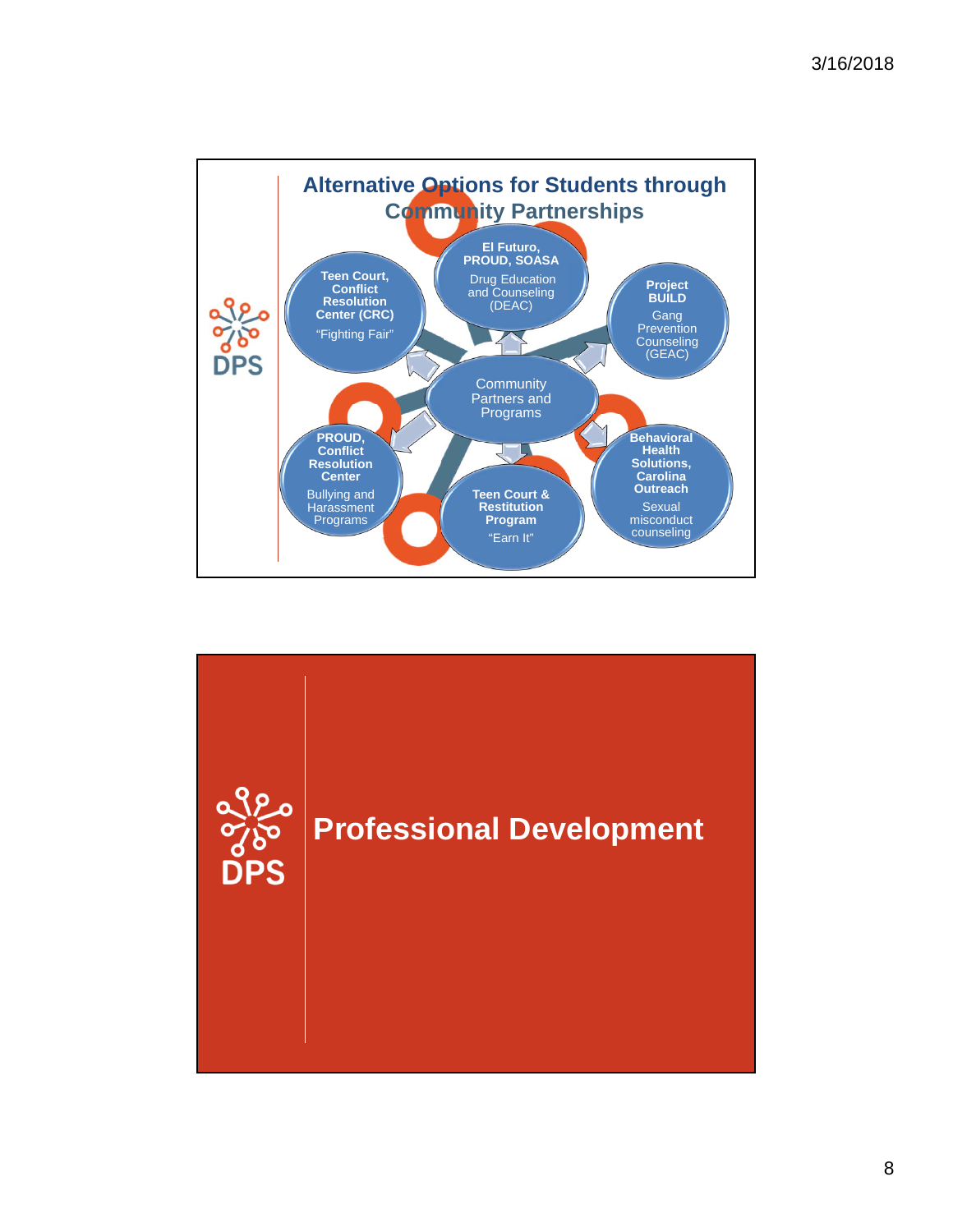

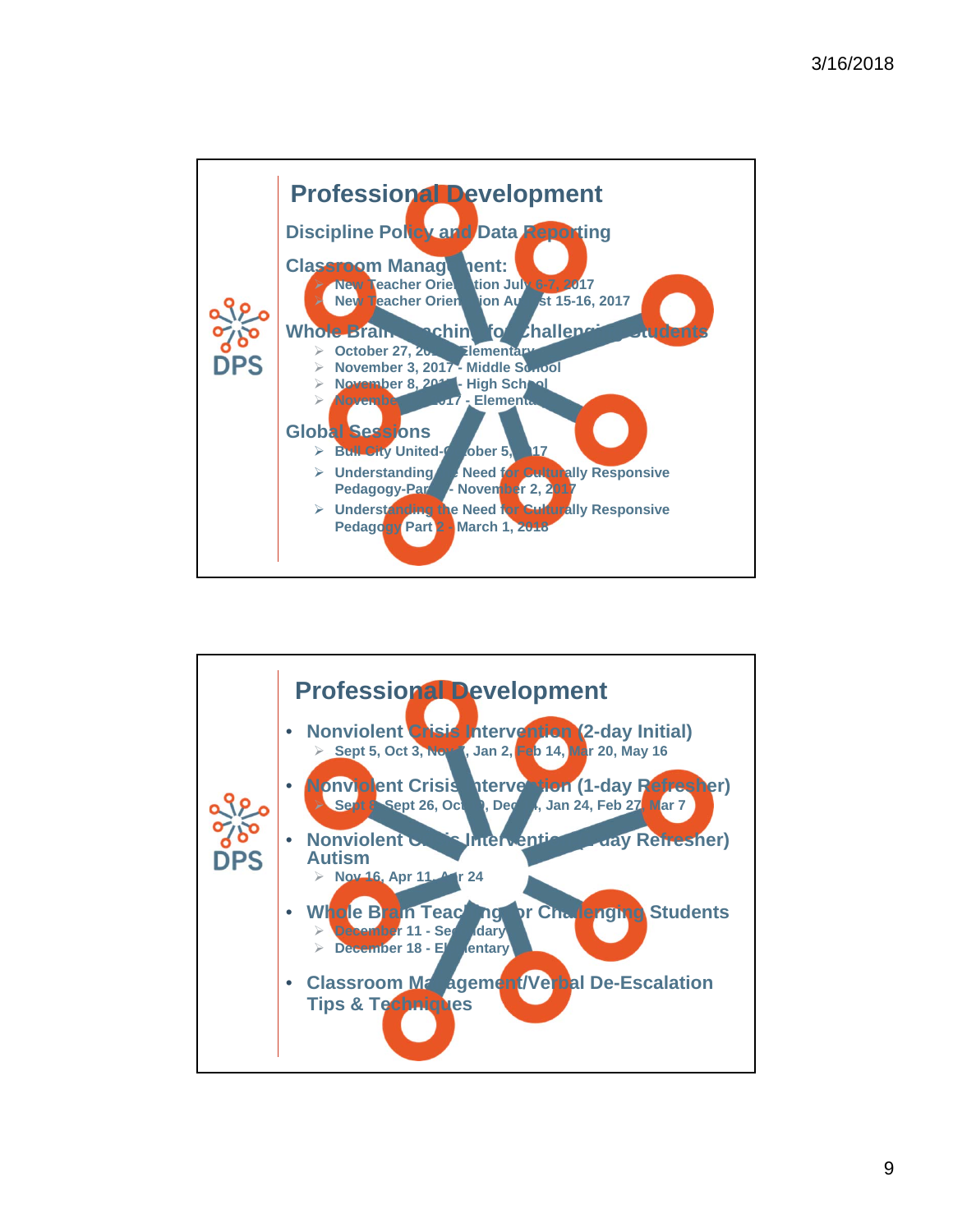

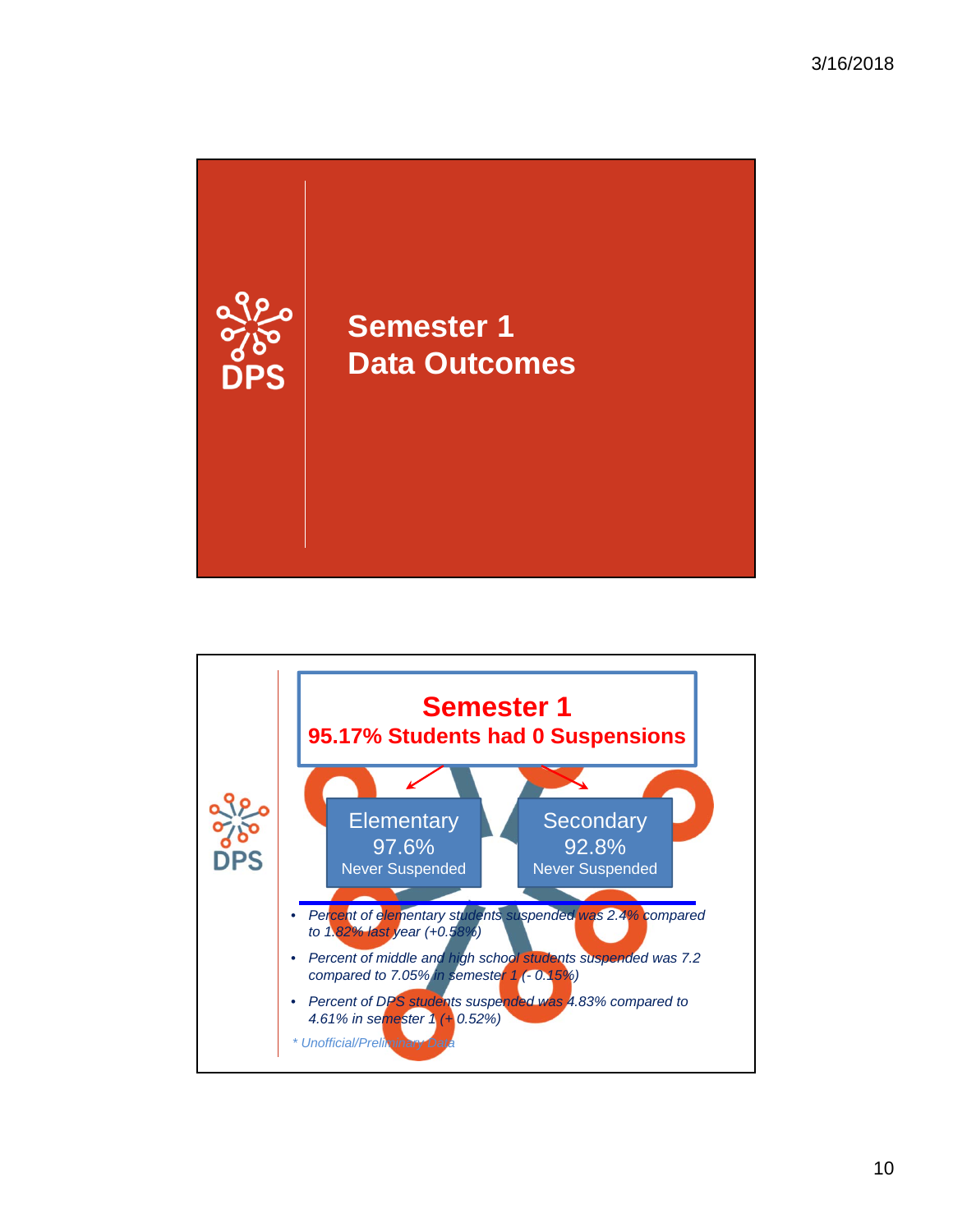

|           | <b>Superintendent's Code of Student</b><br><b>Conduct Task Force 2017-2018</b> |                                                                                             |  |
|-----------|--------------------------------------------------------------------------------|---------------------------------------------------------------------------------------------|--|
|           | <b>MEETING: August 22, 2017</b>                                                |                                                                                             |  |
|           | <b>Affirmations</b>                                                            | <b>Recommendations</b>                                                                      |  |
|           | Revised policies met with<br>strong Task Force support                         | <b>Consistent</b> and equitable<br>implementation of policies                               |  |
| <b>PS</b> | School-based intervention<br>programming                                       | <b>Continuing training for school</b><br>based leadership and staff around<br>interventions |  |
|           | <b>Behavior Matrices</b>                                                       | <b>Consistent</b> use of Tiered<br>Interventions                                            |  |
|           | <b>Educator Handbook</b>                                                       | <b>Universal usage at all schools</b>                                                       |  |
|           | <b>NEXT MEETING: March 20, 2018</b>                                            |                                                                                             |  |
|           |                                                                                |                                                                                             |  |